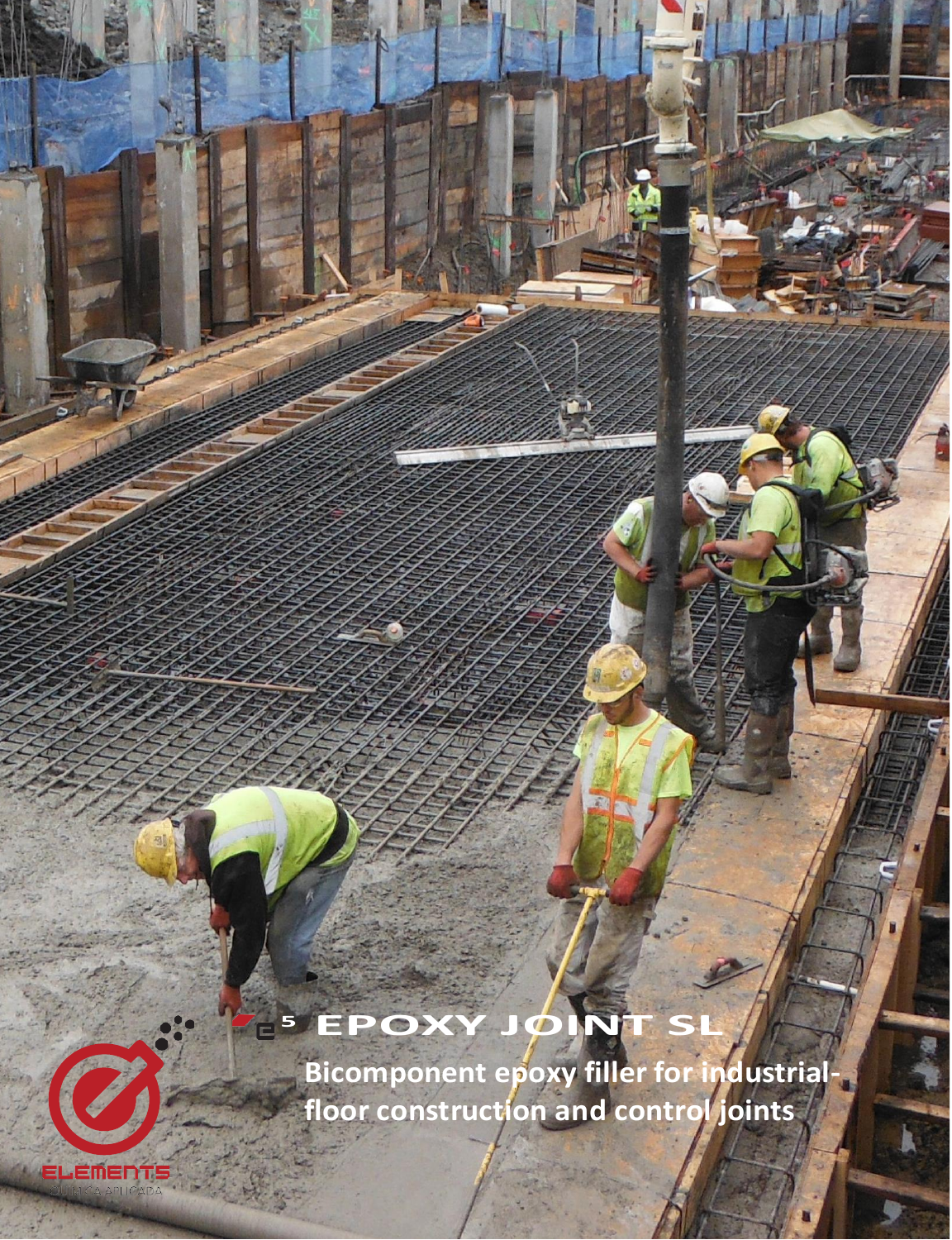# **e <sup>5</sup> EPOXY JOINT SL**

### **P** Description

**e <sup>5</sup> EPOXY JOINT SL** is a semi rigid self leveling product. It is specially designed for construction and control-joint fillers (shrinkage) in industrial floors exposed to solid wheel loads. Thanks to its formula, it can be used to fill cracks that are not subject to high movement in floor repair.

#### **Benefits**

- 100 % solids
- It stops substance penetration to the base, thus improving its stability.
- Reinforces sides of joints.
- Allows limited movement due to above ground temperature gradients.
- **Available in various colors, with the** versatility to liken floor appearance.

### **Presentation**

Two gallon kit (7.5 L)

Ten gallon kit (37.5 L)

It can be offered in two drum presentations, 100 L each, part A and part B.

Useful life: one year from date of manufacture in its original container

### **Principal applications**

- Filler for construction and control joints, slabs on grade for industrial, commercial and storage floors
- $\overline{\phantom{a}}$ Horizontal applications
- For indoor use
- $\overline{\phantom{a}}$ It can be used to rehabilitate industrial floor slabs (filler).

# **Technical information**

|                  |      | 23 °C Test for<br><b>Density</b><br>g/mL    |        | <b>Viscosity,</b><br><b>Cps</b> |
|------------------|------|---------------------------------------------|--------|---------------------------------|
| Part A           |      | 1.28                                        |        | 6,500                           |
| Part B           | 1.19 |                                             | 10,000 |                                 |
| Mix ratio:       |      | One part-A volume plus one<br>part-B volume |        |                                 |
| Pot life, min.   |      | 30 to 40                                    |        |                                 |
| Shore hardness A |      | 90                                          |        | <b>ASTM D 2240</b>              |
| Elongation, %    |      | 95                                          |        |                                 |



#### **Joint preparation**

For a better application, it is necessary to follow ACI 302 recommendations.

Concrete must be adequately cured in conformance with ACI 308 recommendations. Adequately clean the joint, freeing it from any substance that inhibits adherence with the substrate, such as dust, oil, grease, curing membranes, loose material, etc. Joints must be free of moisture. Vacuuming is recommended after cleaning.

Sand is not recommended as a backing material. The use of a backer rod is preferable, as per the established dimensions recommended by the manufacturer. This will depend on the joint width to ensure the material´s compression. The recommended age, for the filler application, is at least 90 days after mixing concrete. This will have allowed between 60 to 80 % of the drying shrinkage. This will depend on the design and type of concrete used.

# **Product preparation**

Make sure to use the personal protection equipment, as prescribed in the safety data sheet. Separately mix each of the components, making sure an adequate propeller to avoid entraining air in the product.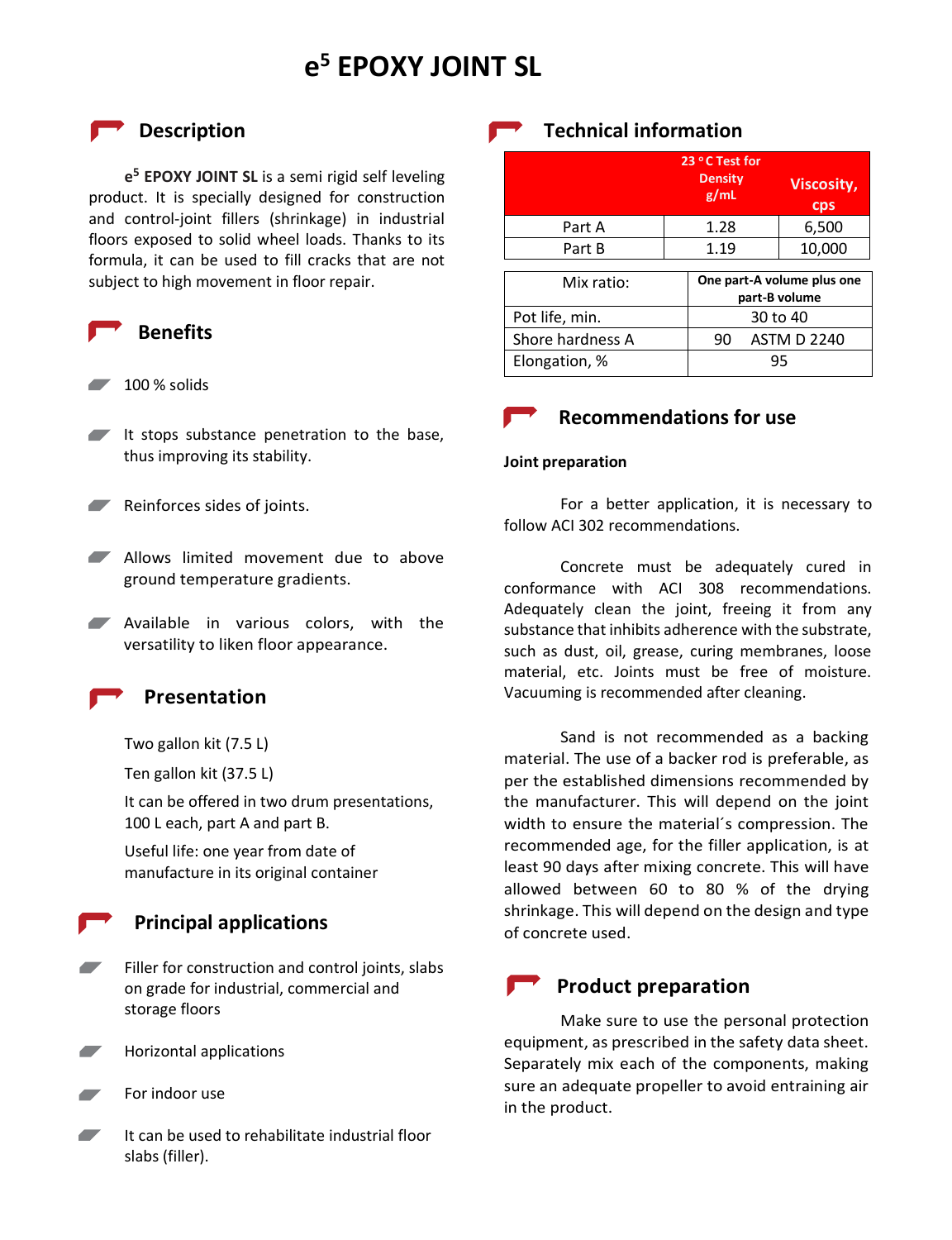# **e <sup>5</sup> EPOXY JOINT SL**

Add the part B catalyst to part A and make sure to mix thoroughly during 3 minutes at low rpms. Place the product in a caulking gun or in a plastic container with a pointed seal and proceed to fill the joint. Consider the workability of the product in preparing an adequate volume of mix, to satisfy the programmed lineal meters of caulking. Ensure a complete fill to the established depth. Shave off the excess at 24 h.

Clean the equipment with **e <sup>5</sup> SOLVENT**.

For additional information consult with the **ELEMENT5 Química Aplicada S.A. de C.V. Technical Department.**

### **Care and cautions**

Do not use product below  $4^{\circ}$  C.

- $\overline{\phantom{a}}$ The substrate temperature (floor) will affect the product reaction rate, where at low temperatures it will delay the reaction time and at high temperatures it will accelerate it.
- Do not apply the product for isolation or expansion joints.
- The product can show decoloration if exposed to UV radiation. Hence it is recommended for indoor use.
- It is necessary to clean and prepare the joint to  $\overline{\phantom{a}}$ guarantee that it is moisture free.

## **Yield per liter of mixed product**

| <b>JOINT WIDTH mm</b> | <b>JOINT DEPTH 25 mm</b> | <b>JOINT DEPTH 38 mm</b> | <b>JOINT DEPTH 51 mm</b> |
|-----------------------|--------------------------|--------------------------|--------------------------|
| (inches)              | (1")                     | (1.5")                   | (2")                     |
| 4.8(3/16)             | 7.0(102)                 | 4.7(68)                  | 3.5(51)                  |
| 6.4(1/4)              | 5.3(77)                  | 5.5(51)                  | 2.6(38)                  |
| 9.5(3/8)              | 4.7(51)                  | 2.3(34)                  | 1.7(25)                  |

#### **References**

ACI 302.1 R 04: Guide for Concrete Floor and Slab Construction <http://www.concrete.org/Store/ProductDetail.aspx?ItemID=302104>

ACI 308 R 01: Guide to Curing (Reapproved 2008) [http://www.concrete.org/Store/ProductDetail.aspx?ItemID=30801](http://www.concrete.org/Store/ProductDetail.aspx?ItemID=3080)